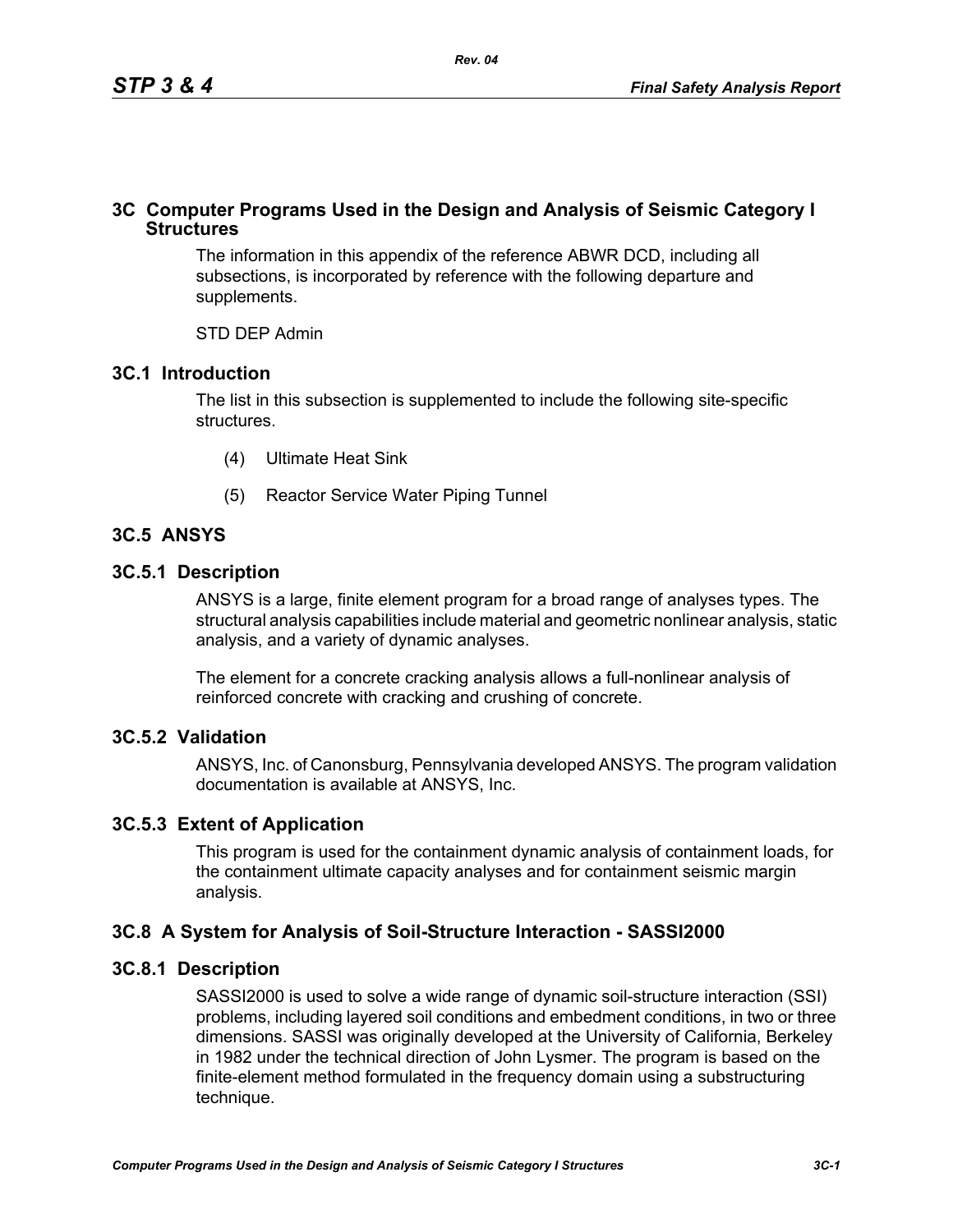# **3C.8.2 Validation**

SASSI2000 was obtained from ISATIS, LLC, University of California, Berkley and validated by Simpson Gumpertz and Heger (SGH). The program validation documentation is available at SGH. The program validation was also accepted by Sargent & Lundy (S&L) under S&L's QA Program.

# **3C.8.3 Extent of Application**

SASSI2000 is used to obtain seismic design loads and in-structure floor response spectra for the Seismic Category I buildings accounting for the effects of SSI.

### **3C.9 Free-Field Site Response Analysis (SHAKE and P-SHAKE)**

#### **3C.9.1 Description**

This programSHAKE is used to perform the free-field site response analysis to generate the design- earthquake-induced strain-compatible free-field soil properties and site response motions required in the seismic SSI analysis. SHAKE is a computer program developed at the University of California, Berkeley, by B. Schnabel, John Lysmer and H. B. Seed in 1972.

P-SHAKE is a Bechtel proprietary modified version of SHAKE. P-SHAKE generates the same design earthquake-induced strain-compatible soil properties and site response motions as SHAKE does, and the input files of the two programs for the most part are compatible. However, P-SHAKE is built on a different program logic that allows the site response analysis to be performed with acceleration response spectrum as input instead of acceleration time histories used by SHAKE.

#### **3C.9.2 Validation**

SHAKE was developed by UC Berkeley. The program validation documents are located at UC Berkeley.

P-SHAKE was developed by Bechtel. The program validation documents are located in Bechtel's Computation Service Library.

#### **3C.9.3 Extent of Application**

This programSHAKE is used to generate free-field provide site response motions inputto the SASSI2000 analysis for use in seismic analysis of Category I structures, e.g., Reactor Building, Control Building and Ultimate Heat Sink.

P-SHAKE is used to provide site-specific earthquake-induced design ground motions and the associated strain-compatible soil properties for Category I structures, e.g., Reactor Building, Control Building, and Ultimate Heat Sink.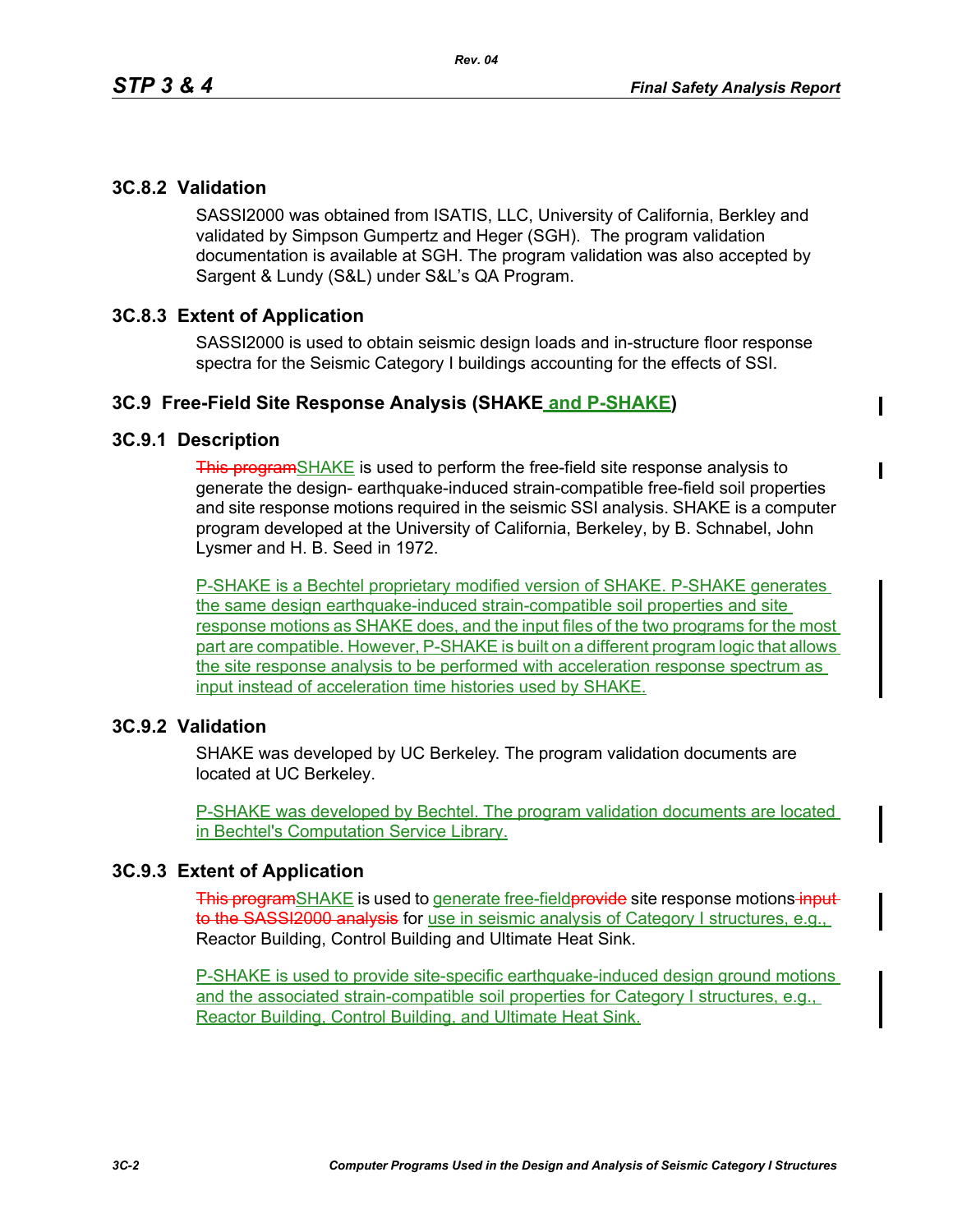# **3C.10 GT STRUDL**

#### **3C.10.1 Description**

GT STRUDL (Structural Design Language) is a subsystem of GTICES (The Georgia Tech Integrated Civil Engineering System). It solves structural engineering problems in frame analysis, finite element analysis, static and dynamic analysis, as well as steel and concrete design.

# **3C.10.2 Validation**

GT STRUDL is developed by Georgia Tech Research Corporation (GTRC). The program validation documents are located at GTRC.

### **3C.10.3 Extent of Application**

GT STRUDL is a general purpose program used to perform structural analysis for structures.

### **3C.13 DYNAS**

#### **3C.13.1 Description**

DYNAS is used for seismic analysis of structures, including generation of floor response spectra.

# **3C.13.2 Validation**

DYNAS was developed and validated by Sargent & Lundy. The program validation documentation is available at Sargent & Lundy.

#### **3C.13.3 Extent of Application**

This program is used to calculate concrete shear wall stiffnesses and determine forces in shear wall design for shear wall structures.

#### **3C.14 SAFE**

#### **3C.14.1 Description**

SAFE is used for the analysis and design of concrete slabs and basemats. It integrates modeling analysis and design of slabs and foundations.

# **3C.14.2 Validation**

SAFE was developed by Computers and Structures, Inc., Berkeley. It was purchased and validated by Sargent & Lundy. The program validation documentation is available at Sargent & Lundy.

#### **3C.14.3 Extent of Application**

SAFE is used to determine required reinforcing for concrete slabs and foundations.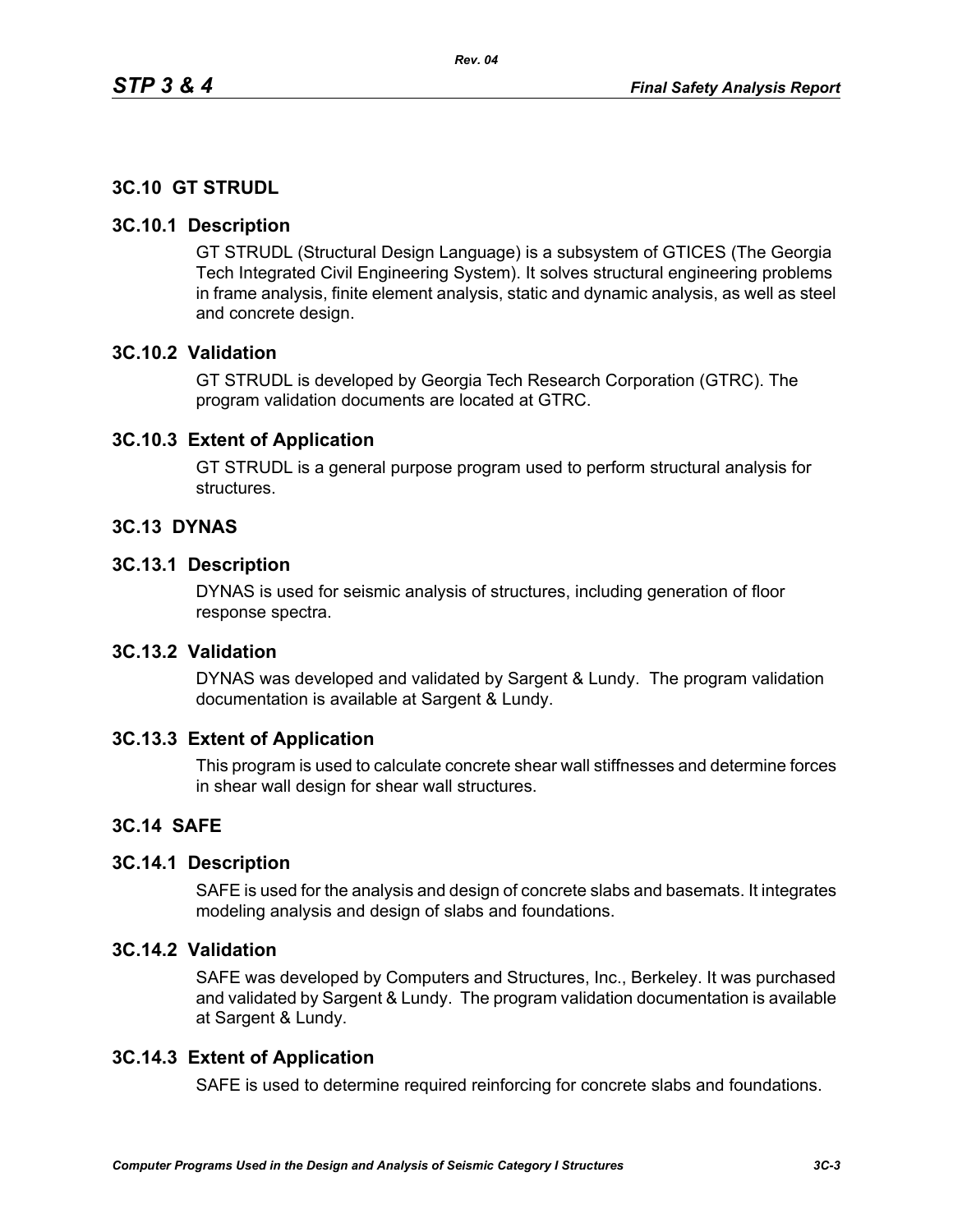## **3C.15 RSG**

#### **3C.15.1 Description**

RSG is used to generate artificial synthetic time histories for seismic analysis. It also generates response spectrum from an input acceleration time history. It can envelope spectra, combine spectra, and generate a spectrum consistent time history.

#### **3C.15.2 Validation**

RSG was developed and validated by Sargent & Lundy. The program validation documentation is available at Sargent & Lundy.

#### **3C.15.3 Extent of Application**

RSG is used to generate response spectra for various percentages of critical damping from a given acceleration time history.

#### **3C.16 TEMCO**

#### **3C.16.1 Description**

TEMCO analyzes reinforced concrete beam and plate sections subjected to non-thermal and thermal loads. The program can also perform design for reinforced concrete sections subjected to axial bending or shear forces.

# **3C.16.2 Validation**

TEMCO was developed and validated by Sargent & Lundy. The program validation documentation is available at Sargent & Lundy.

#### **3C.16.3 Extent of Application**

TEMCO is used to analyze reinforced concrete sections subjected to non-thermal and thermal loads.

#### **3C.17 APLAN**

#### **3C.17.1 Description**

APLAN is used to analyze rectangular attachment plates mounted on concrete walls or slabs by means of expansion anchors, headed welding studs or wire embedments.

#### **3C.17.2 Validation**

APLAN was developed and validated by Sargent & Lundy. The program validation documentation is available at Sargent & Lundy.

#### **3C.17.3 Extent of Application**

APLAN is used to analyze rectangular attachment plates mounted on concrete walls by means of expansion anchors, headed welding studs or wire embedments.